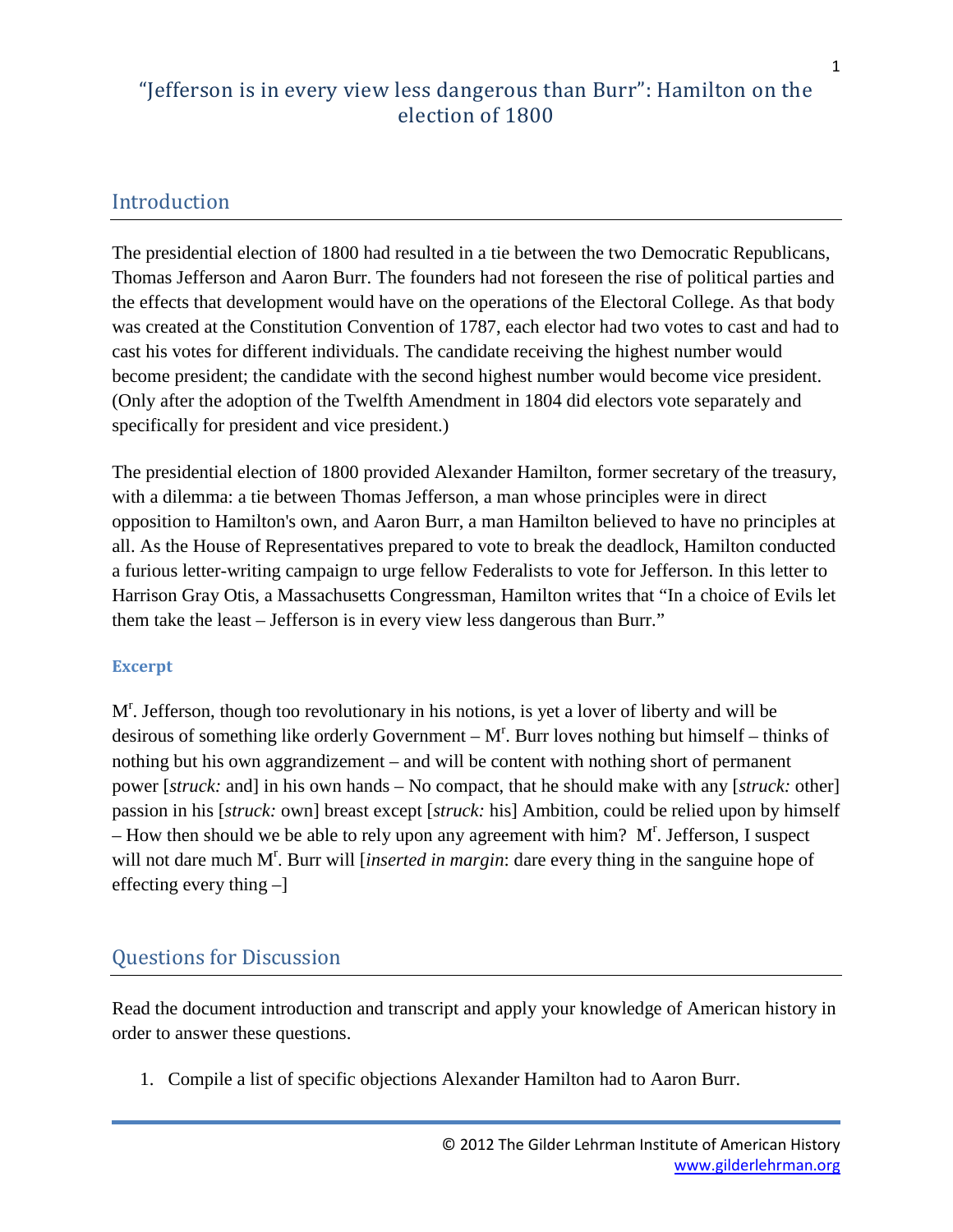- 2. Why does Hamilton believe that Thomas Jefferson as president would be the lesser of two evils?
- 3. George Washington expressed his concern with "factions" that would obstruct the orderly operations of government. In what way does the letter from Hamilton to Harrison Gray Otis indicate the emergence of powerful partisan politics in the early Republic?
- 4. To what extent was the Twelfth Amendment a direct result of the election of 1800? Students will review Article II, Section 1 of the US Constitution and show the changes made through the Twelfth Amendment. Students will judge the extent to which this election was a crisis and whether or not the Twelfth Amendment was a worthwhile change. An application can be made to the crisis created by the election of 2000.
- 5. How revolutionary was the "Revolution of 1800" and the election of Thomas Jefferson? Students can compare Jefferson's actual policies as president and the three essential points of Federalist policy as enumerated by Hamilton: neutrality, public credit, and the navy. Within this lesson the major conclusion would be that the most revolutionary aspect of Jefferson's election was its acceptance by Hamilton and the Federalists.
- 6. Was the Hamilton-Burr duel inevitable? Using Hamilton's description of Burr, and noting the language used in that portrayal, students will gain an understanding of the animosity that led to the fatal duel in 1804. Applications can be developed to negative political campaigning during recent elections.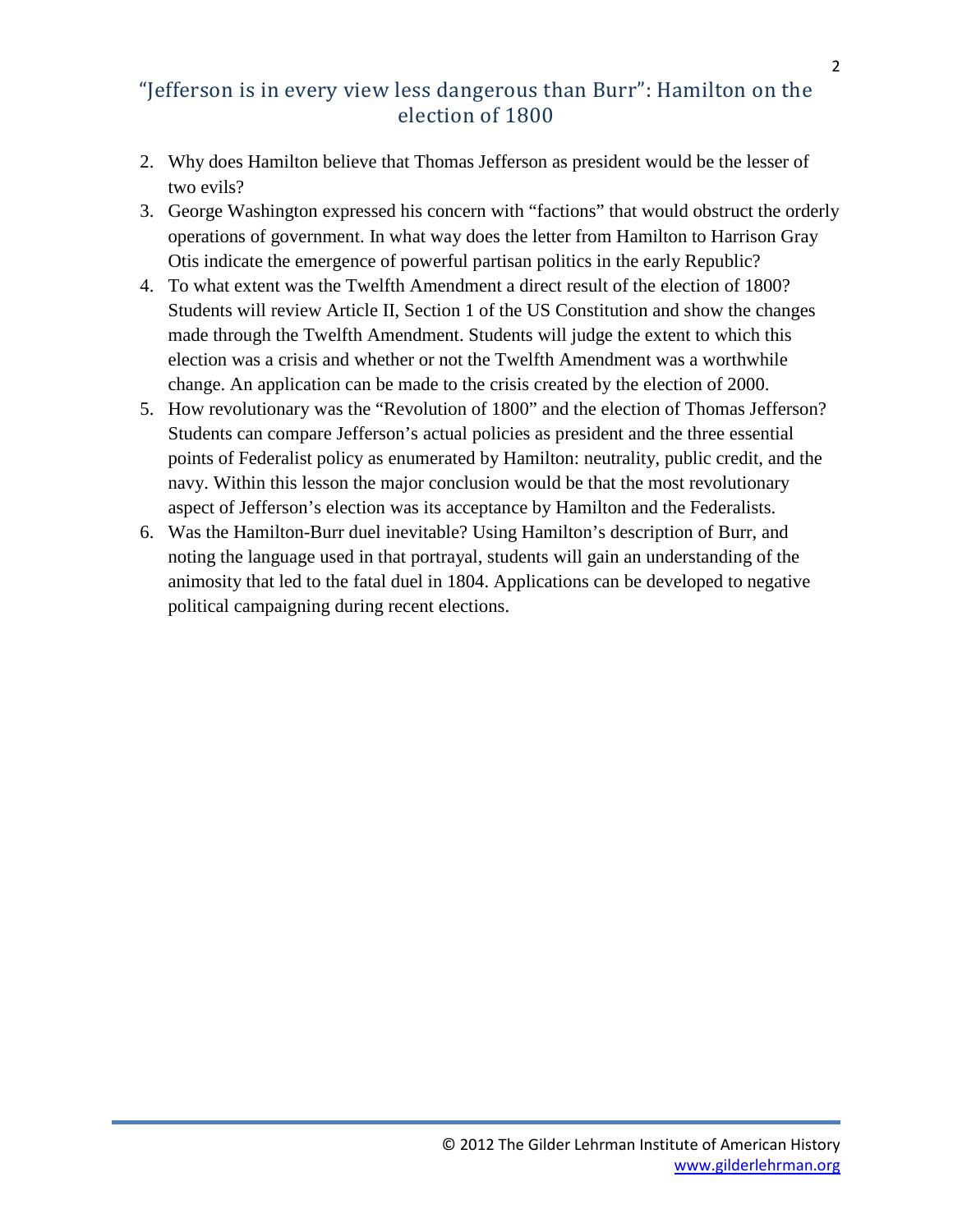Image

 $\ddot{\phantom{a}}$ 1000  $\sqrt{3}u$ Cle  $\mathcal U.$ vionically hour  $U$ 3 $u$  $\alpha$ 

Alexander Hamilton to Harrison Gray Otis, December 23, 1800. (Gilder Lehrman Collection, GLC00496.028)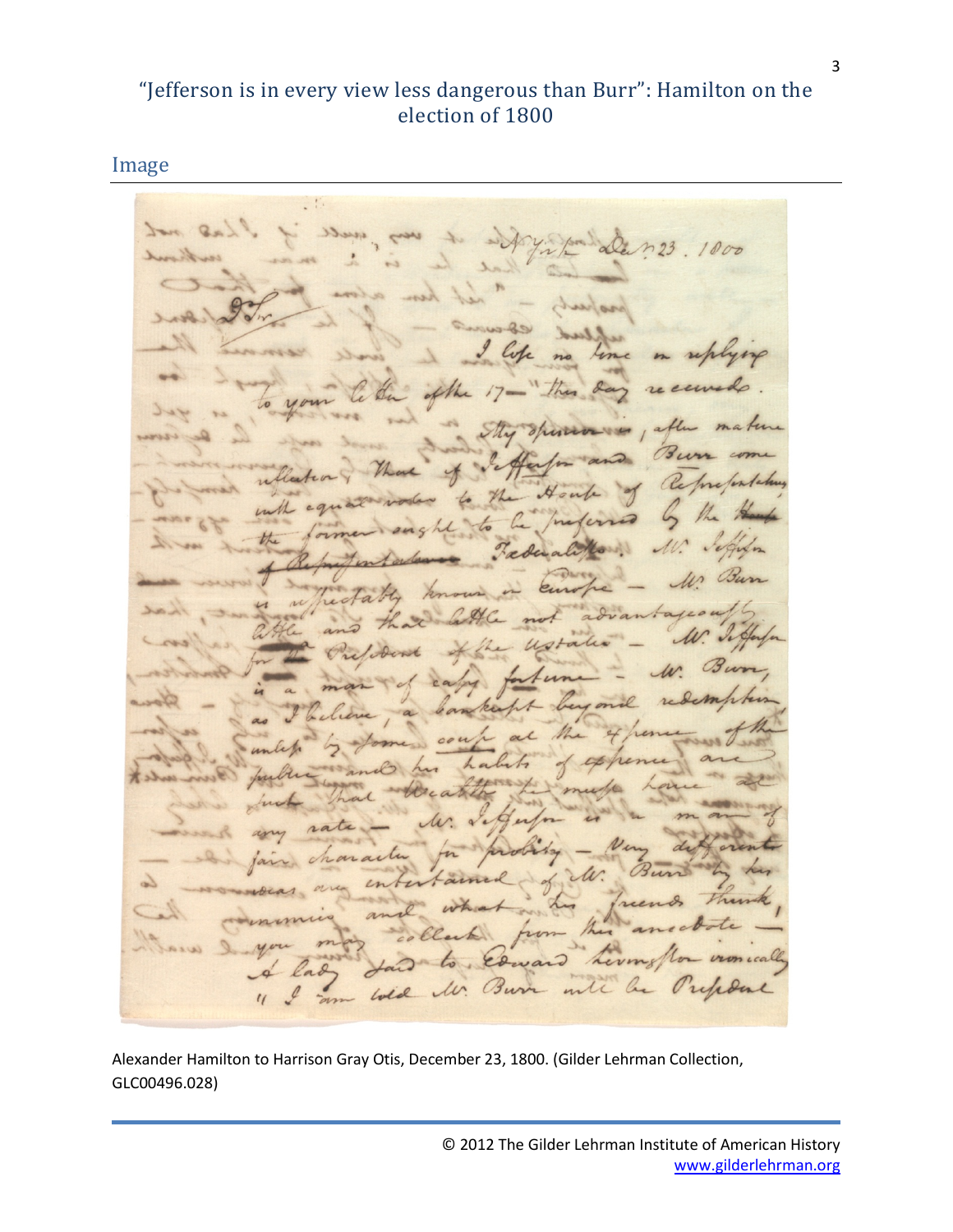### **Transcript**

Alexander Hamilton to Harrison Gray Otis, December 23, 1800. (Gilder Lehrman Collection, GLC00496.028)

N York Dec<sup>r</sup>. 23. 1800

#### Dr Sir,

I lose no time in replying to your letter of the 17- this day received.

My opinion is, after mature reflection, that if Jefferson and Burr come with equal votes to the House of Representatives, the former ought to be preferred by the [*struck:* House of Representatives] Federalists. M<sup>r</sup>. Jefferson is respectably known in Europe  $-M<sup>r</sup>$ . Burr little and that little not advantageously for [*struck:* the] [*inserted:* a] President of the U States – M<sup>r</sup> . Jefferson is a man of easy fortune  $-M<sup>r</sup>$ . Burr, as I believe, a bankrupt beyond redemption, unless by some coup at the expence of the public, and his habits of expence are such that Wealth he must have at any rate  $-M<sup>r</sup>$ . Jefferson is a man of fair character for probity  $-$  Very different ideas are entertained of  $M<sup>r</sup>$ . Burr by his enemies and what his friends think, you may collect from this anecdote  $-$  A lady said to Edward Livingston ironically "I am told  $M<sup>r</sup>$ . Burr will be President [*2*] I should like it very well if I had not [*struck:* been told] [*inserted:* heard] that he is a man without property –"Let him alone for that replied Edward – If he is President for four years he will remove the objection"  $-M<sup>r</sup>$ . Jefferson, though too revolutionary in his notions, is yet a lover of liberty and will be desirous of something like orderly Government  $-M<sup>r</sup>$ . Burr loves nothing but himself – thinks of nothing but his own aggrandizement – and will be content with nothing short of permanent power [*struck:* and] in his own hands – No compact, that he should make with any [*struck:* other] passion in his [*struck:* own] breast except [*struck:* his] Ambition, could be relied upon by himself – How then should we be able to rely upon any agreement with him? M<sup>r</sup>. Jefferson, I suspect will not dare much M<sup>r</sup>. Burr will [*inserted in margin*: dare every thing in the sanguine hope of effecting every thing –]

If M<sup>r</sup>. Jefferson is likely from predilection for France to draw the Country into War on her side – Mr. Burr will certainly endeavour to do it for the sake of creating the means of personal power and wealth.

[*3*] This portrait is the result of long and attentive observation on a [*strikeout*] man with whom I am personally well – and in respect to whose character I have had peculiar opportunities